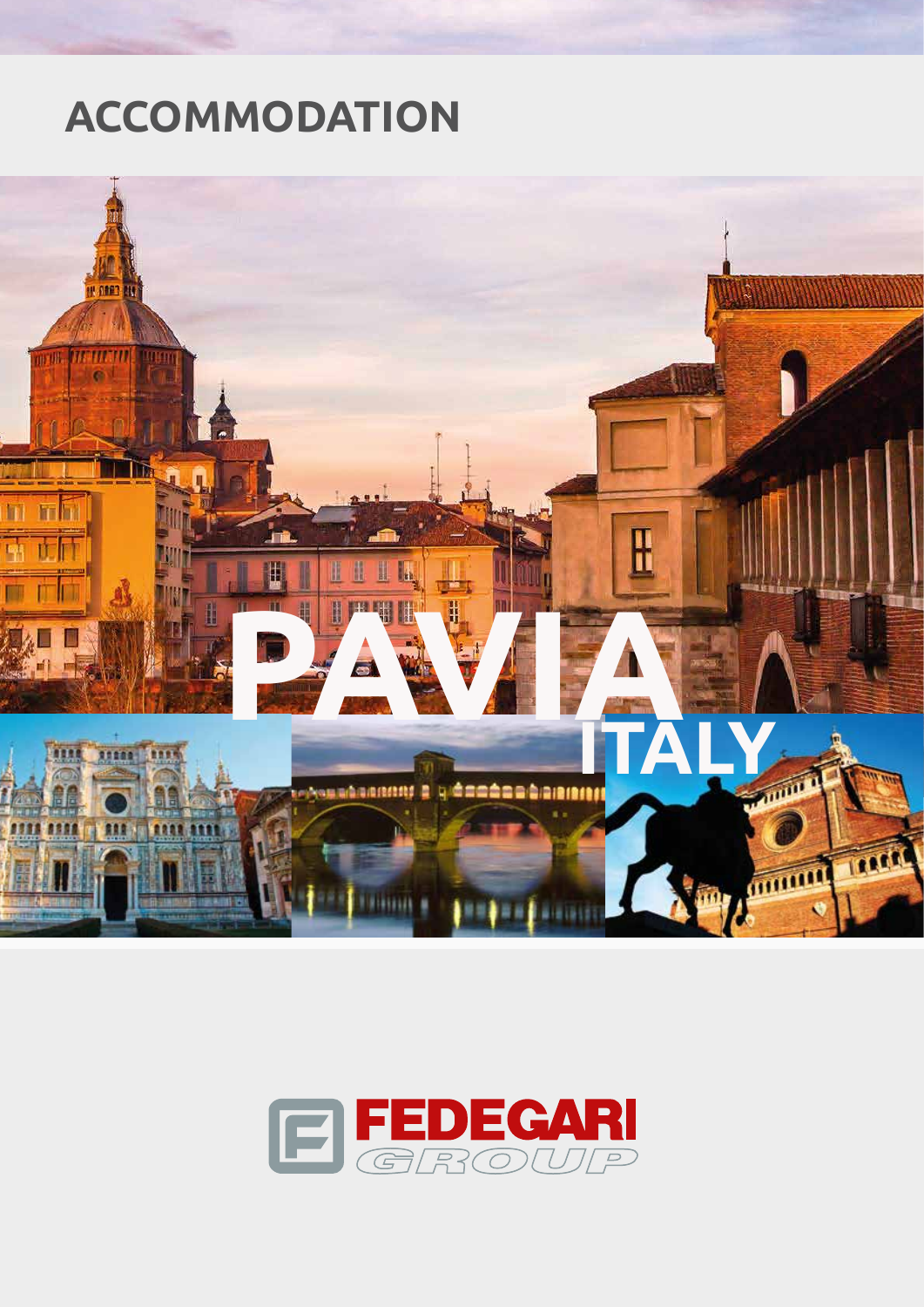### Fedegari recommends:

# HOTFI MODERNO

[www.hotelmoderno.it](http://www.hotelmoderno.it)

This hotel is located close to the railway station of Pavia and near the pedestrian area of the city center. It is a good choice if you want to have some walk through the historical zone of Pavia.



Preferential Prices for Fedegari customers (rates per room per night, inclusive of taxes)

Single room € 105,00 Double room single use € 115,00 Double room € 135,00 Deluxe Double room single use € 145,00 Deluxe Double room € 170,00 Suite € 230,00

For Fedegari customers, wifi, wellness access, parking, and buffet breakfast are included.





In the Hotel Moderno you will find elegant rooms and spaces decorated with designer's exclusive furniture.

Wellness, free WI-FI and bike rental service will be at your total disposal.In front of the Hotel Moderno 12 private parking spaces are at disposal of the guests.

In the wellness area, from 17.00 till 20.00, you can relax in the Turkish bath or in the Jacuzzi; if sport is your choice, enjoy the fitness room or rent a bike to explore the town.

Viale Vittorio Emanuele II, 41 27100 Pavia (PV) Italy

Tel.:+39 0382 303401 Fax: +39 0382.25225 email: [info@hotelmoderno.it](mailto:info@hotelmoderno.it) [www.hotelmoderno.it](http://www.hotelmoderno.it)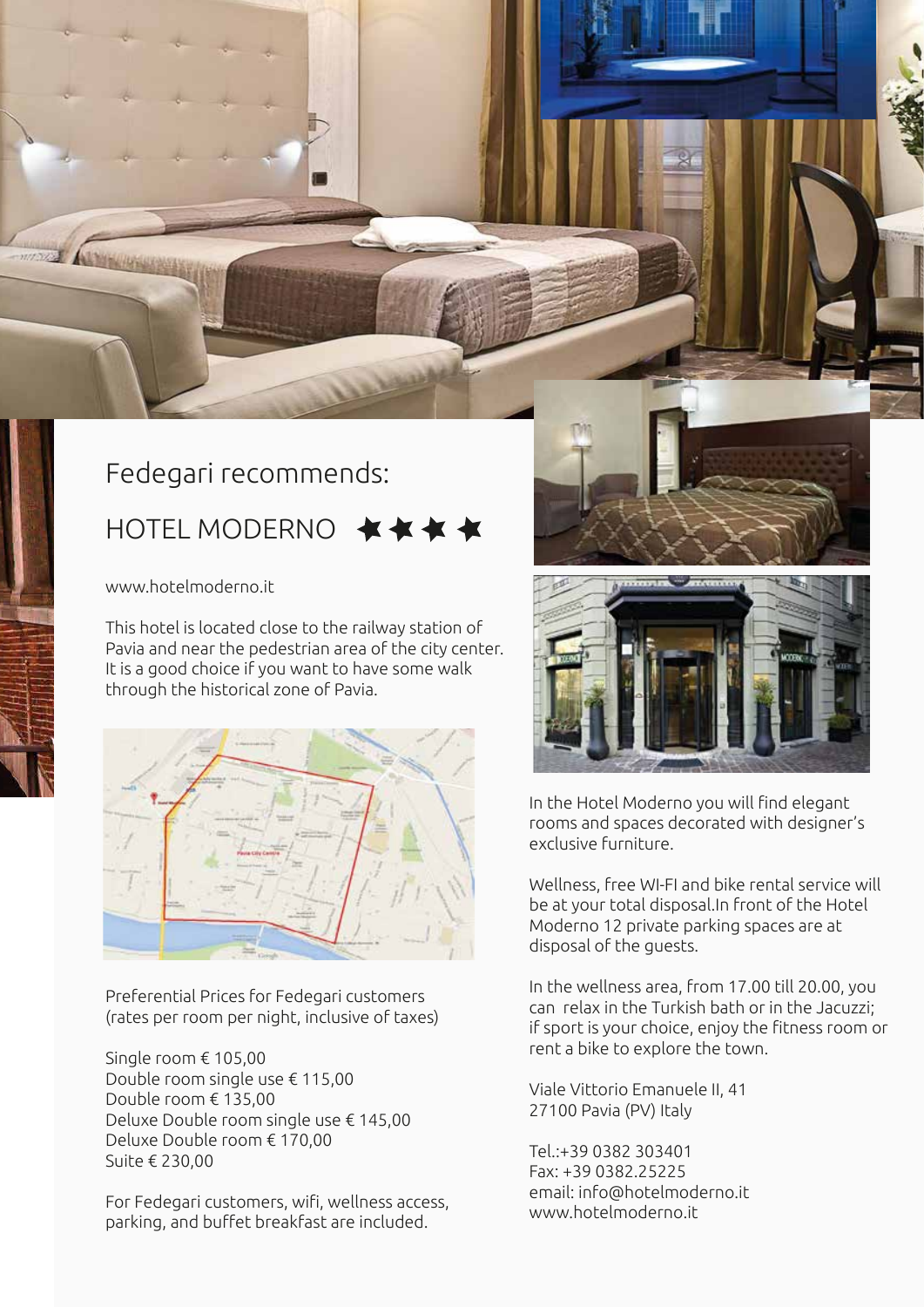

#### PEO RESTAURANT <http://www.ristorantepeo.com/>



Peo is the restaurant of the Hotel Moderno, where you will taste the flavour of the traditional Lombard cooking. Peo Restaurant is open from Monday to Sunday for lunch and dinner.

Peo Restaurant won the 2014 tripadvisor certificate of excellence.

Fedegari customers may choose between dishes à la carte and the complete dinner for € 35.

In case of special dietary needs or personal preferences, do not hesitate to inform Hotel Moderno or Fedegari representative any requests.

Distance from/to Fedegari Autoclavi premises: